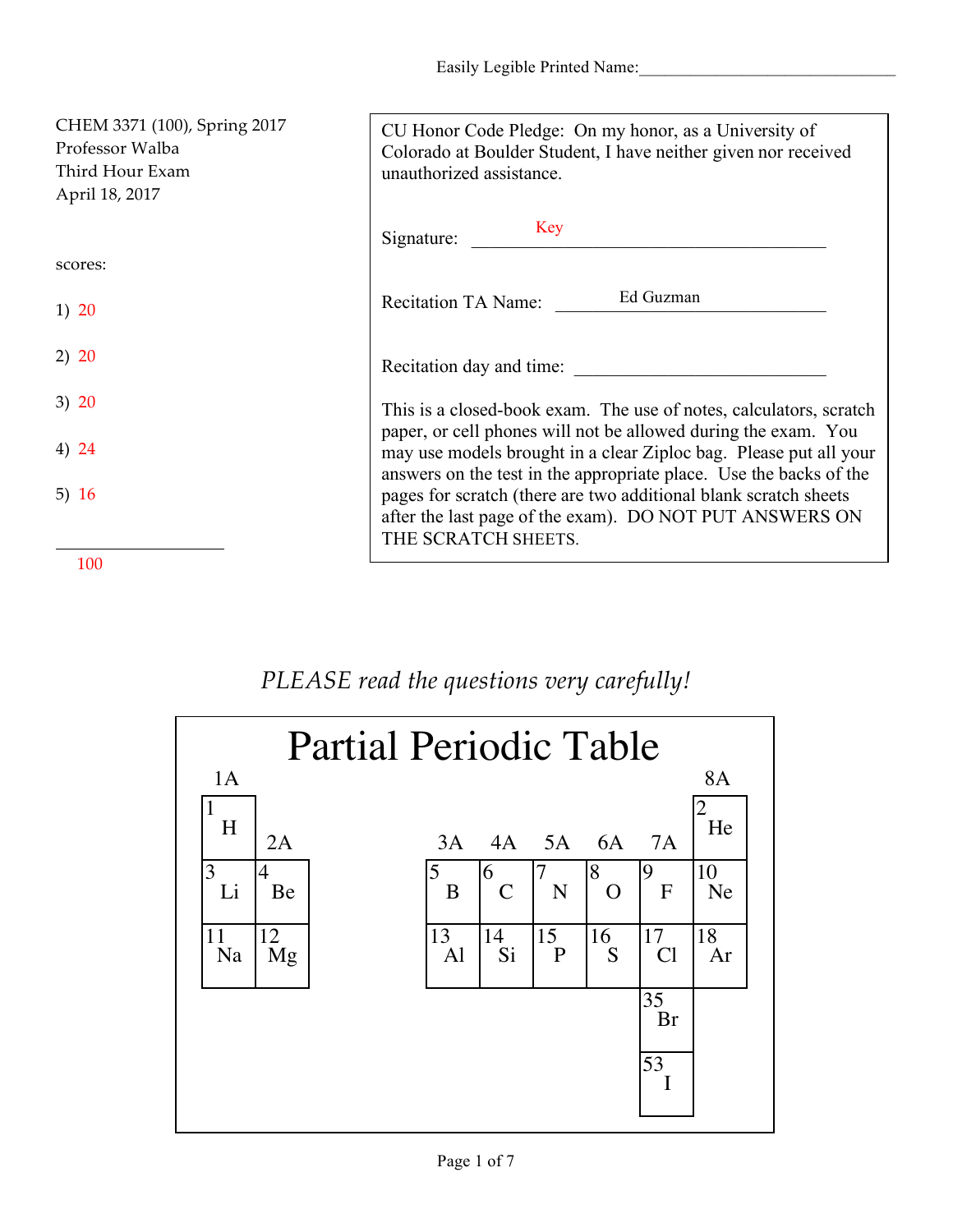1 (20 pts) a) The relative stability of acid derivatives is a simple but powerful concept for understanding important properties, such as their relative rates of hydrolysis. Arrange the following acid derivatives in order of increasing reactivity towards hydrolysis in aqueous base  $(H_2O, NaOH)$  by putting the compound numbers in the boxes below.



b) For the compounds below, rotation about the bond indicated by the arrows occurs. But, this rotation is much faster for one of the compounds than for the other. Circle the compound with faster rotation about the indicated bond.



c) Give a short argument to explain your answer in part b) above. Please use resonance structures to augment your written argument.

The stability of a carbonyl compound is related to the ability of a substituent to stabilize the charge separated carbonyl resonance contributor with positive charge of the carbonyl carbon, as indicated by the two center structures below. The simple model is that substituents that stabilizes the carbonyl "cationic" carbon stabilize the structure. For amides and esters, there is a third important resonance contributor putting the positive charge on the amide nitrogen or the ester oxygen. Since nitrogen is less electronegative than oxygen, nitrogen can more easily accommodate positive charge. Thus, the "third" resonance contributor is more important for amides than for esters, and this extra delocalization of charge stabilizes the amide structure relative to the ester. Since the C-N bond has more double bond character that the C-O bond, rotation about the amide C-N bond is much slower than rotation about the ester C-O bond.

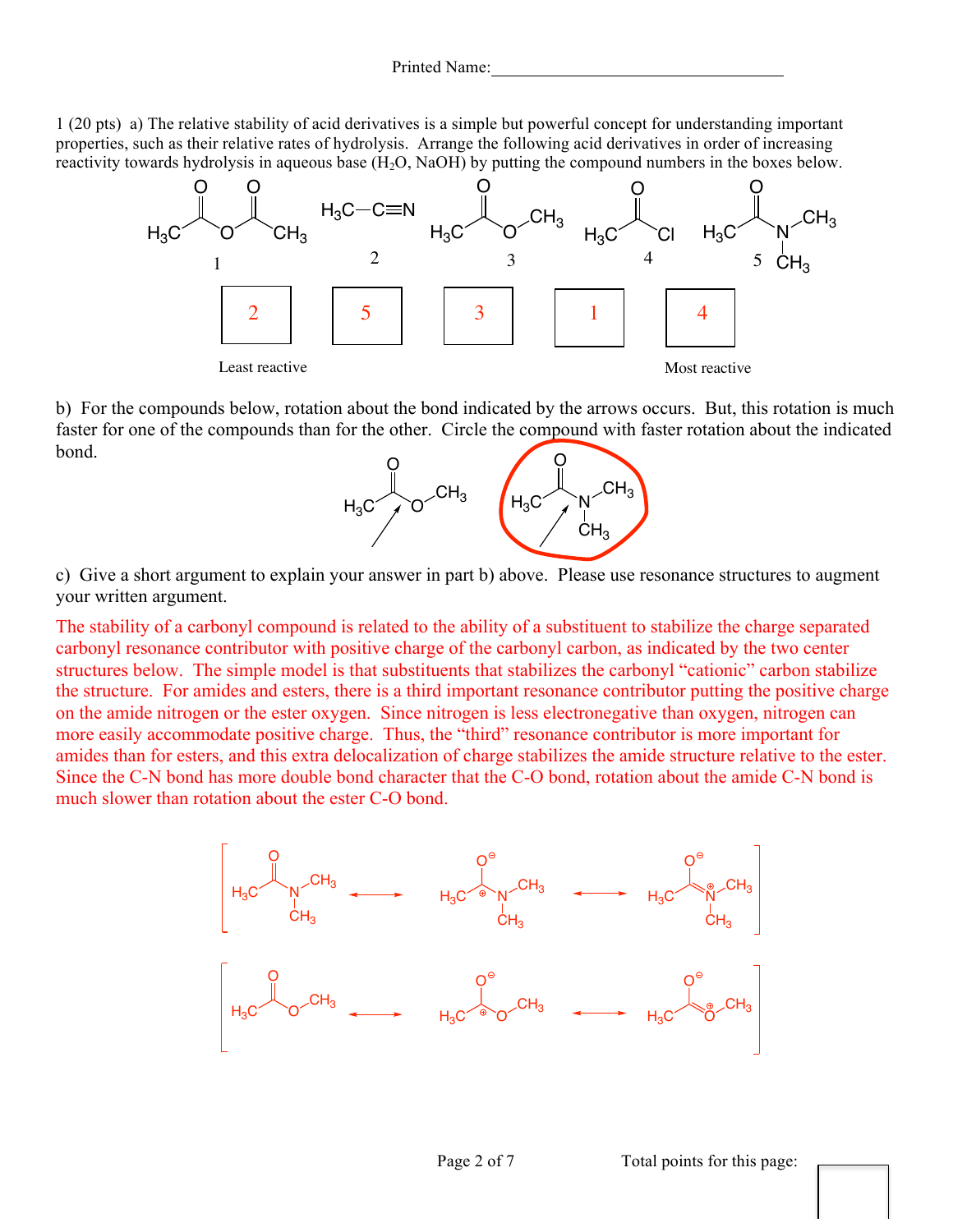## 1. – Continued

c) For Brønsted acid-base reactions the energy barrier between the acid and conjugate base is typically very small (Brønsted acid-base reactions are very fast). For this reason, energy diagrams describing the relative energies (stabilities) of acid and conjugate base often leave out a transition state, and simply put the two species on the energy diagram one above the other with a vertical arrow, to illustrate their relative energies. Complete energy diagrams for the four acid-base reactions given below. The structures of the acids are given, you need to put the structures of the acids AND conjugate bases on the diagram.

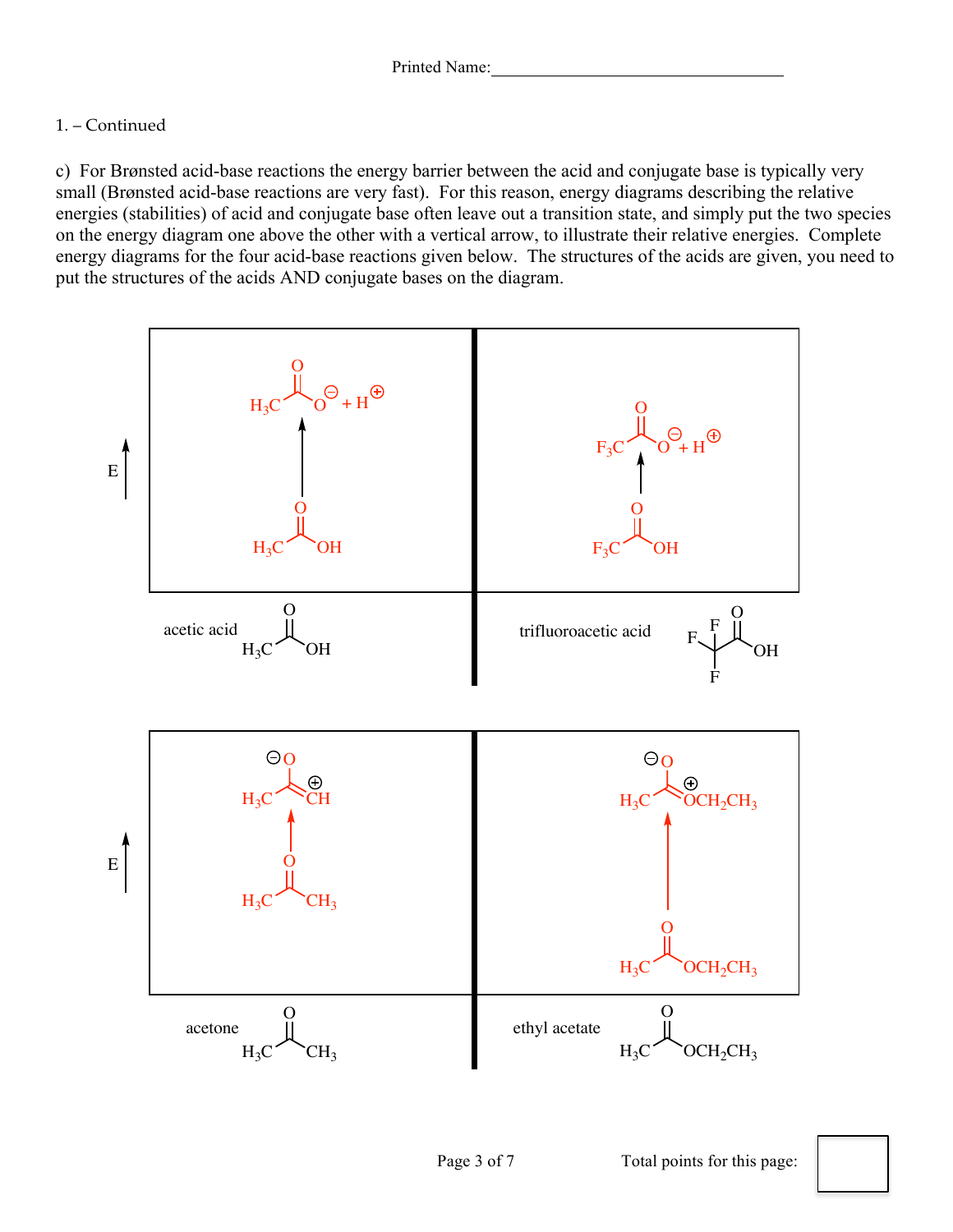2) (20 pts) Give the **single major product (or two major products, if you think two are formed)** for each of the following reactions, carefully showing stereochemistry using wedges and dashes if appropriate. If a racemate is formed, show only one enantiomer and label it "rac." Assume chiral starting materials are single pure enantiomers unless they are labeled "rac."

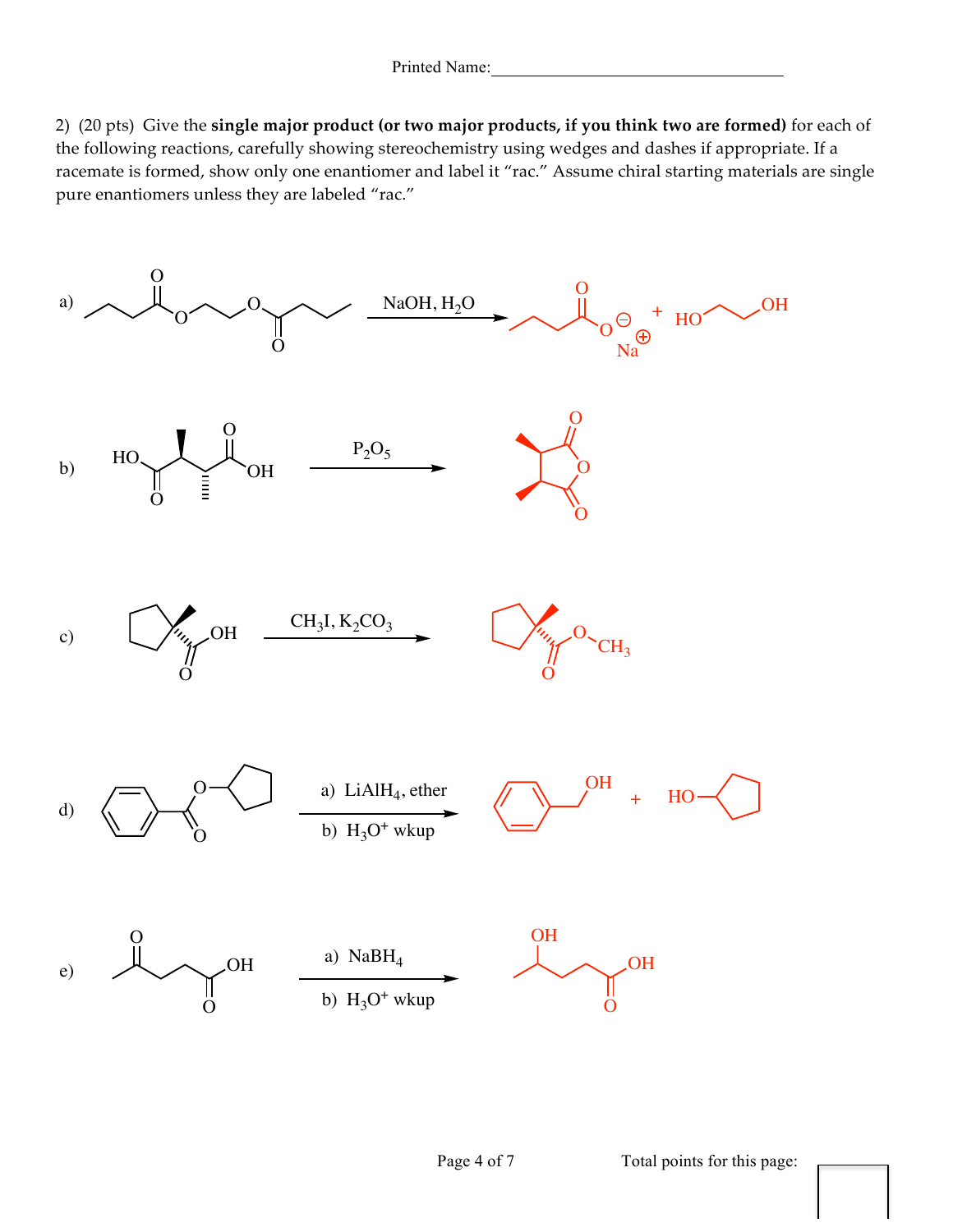3) (20 pts) Propose reagents for accomplishing each of the following transformations. For reactions involving sequential addition of reagents, label the two parts of the reaction using letters. Your synthesis may require multiple reactions, with isolation of intermediate products, to make the target. Use numbers to indicate individual steps in a multi-step synthesis. Make your synthesis efficient (i.e. the target product should be the major product). Assume chiral starting materials and products are single pure enantiomers unless they are labeled "rac." Assume you can buy any inorganic reagents you might need. If you need an organometallic reagent that's not commercial (assume only alkyllithium reagents are commercial), show how you would make it.

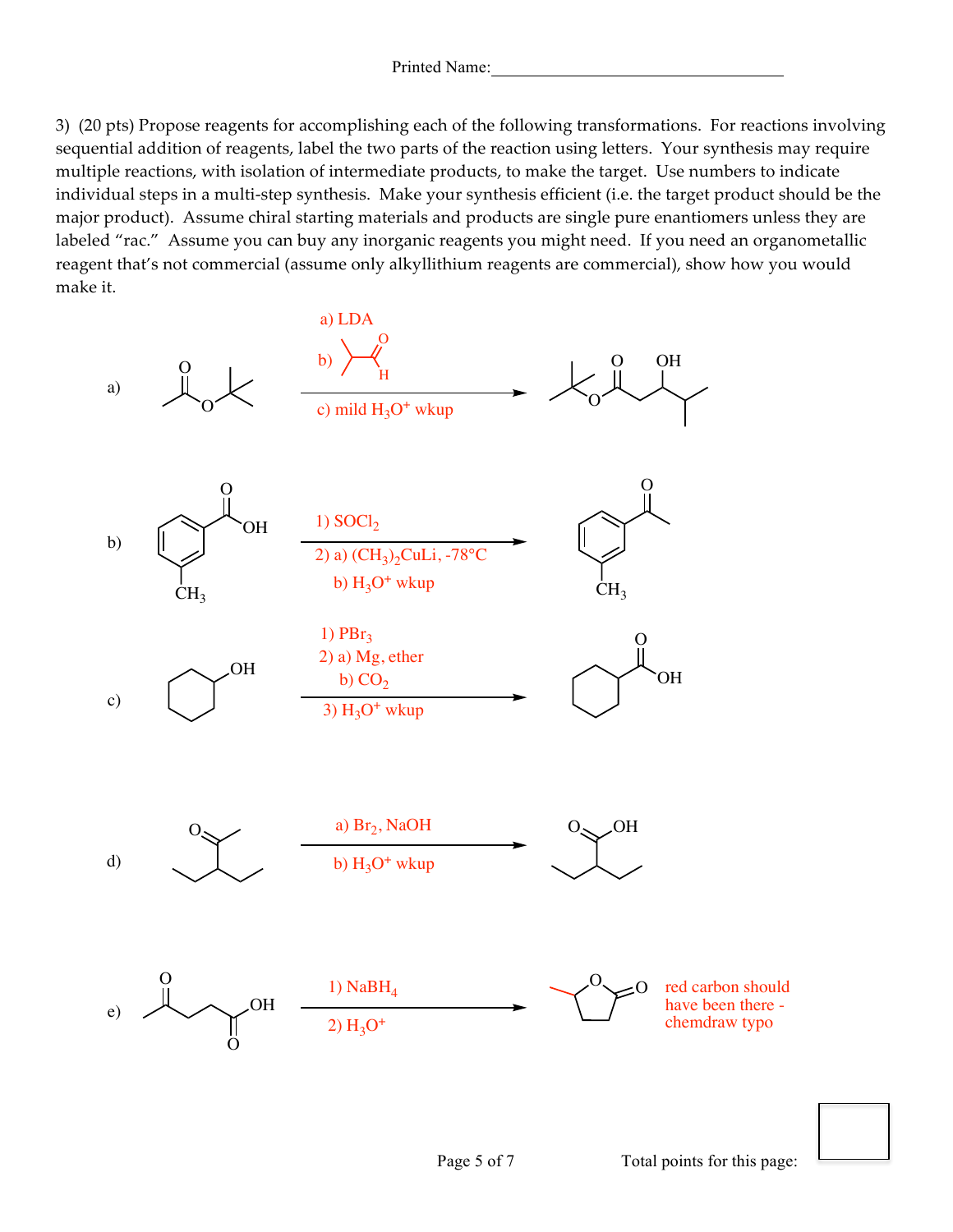